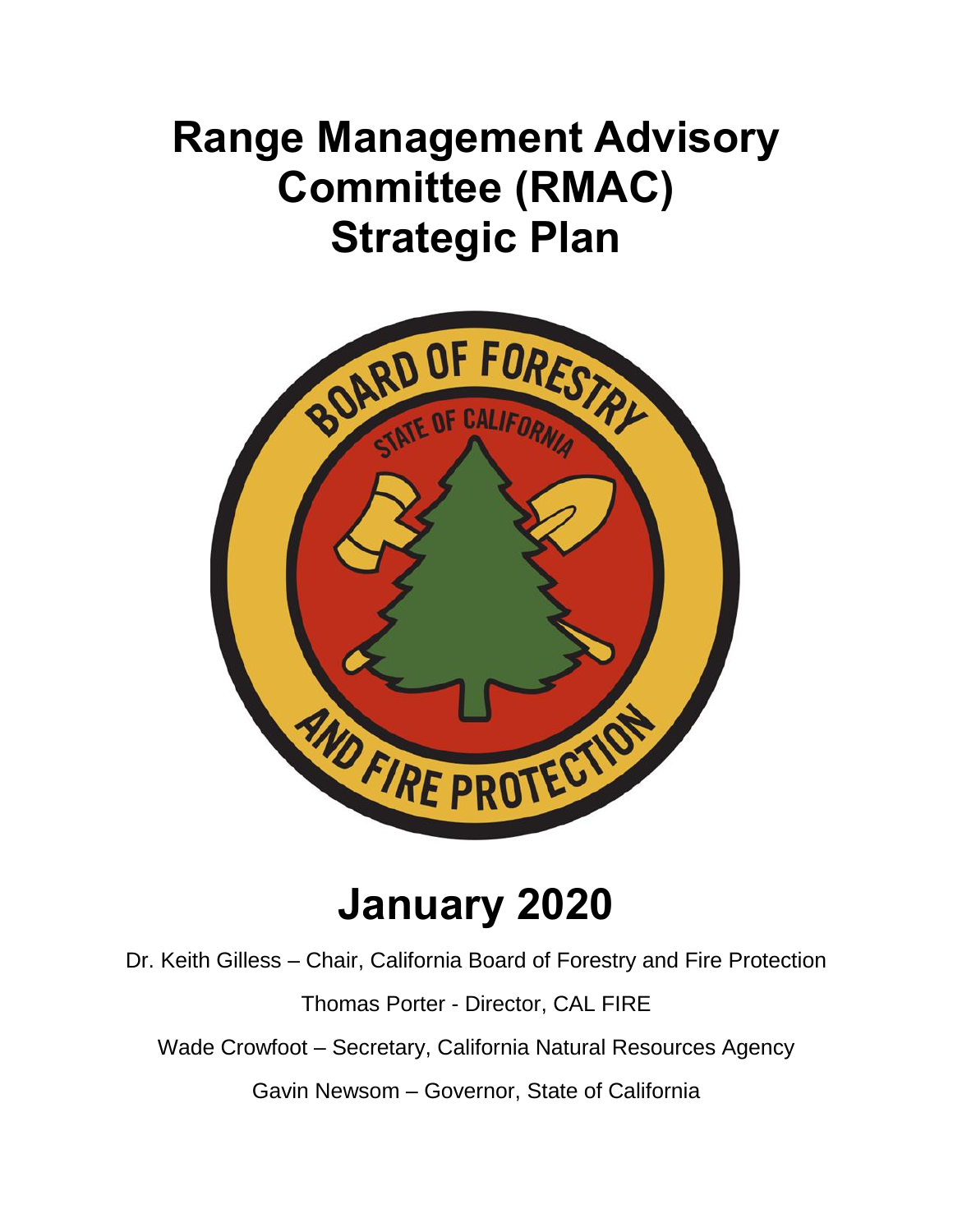Approved by:

Mau R. Haney

Dr. Marc Horney, Chair, Range Management Advisory Committee

\_\_\_\_\_\_\_\_\_\_\_\_\_\_\_\_\_\_\_\_\_\_\_\_\_\_\_\_\_\_\_\_\_\_\_\_\_\_

\_\_\_\_\_\_\_\_\_\_\_\_\_\_\_\_\_\_\_\_\_\_\_\_\_\_\_\_\_\_\_\_\_\_\_\_\_

Dr. J. Keith Gilless, Chair, Board of Forestry and Fire Protection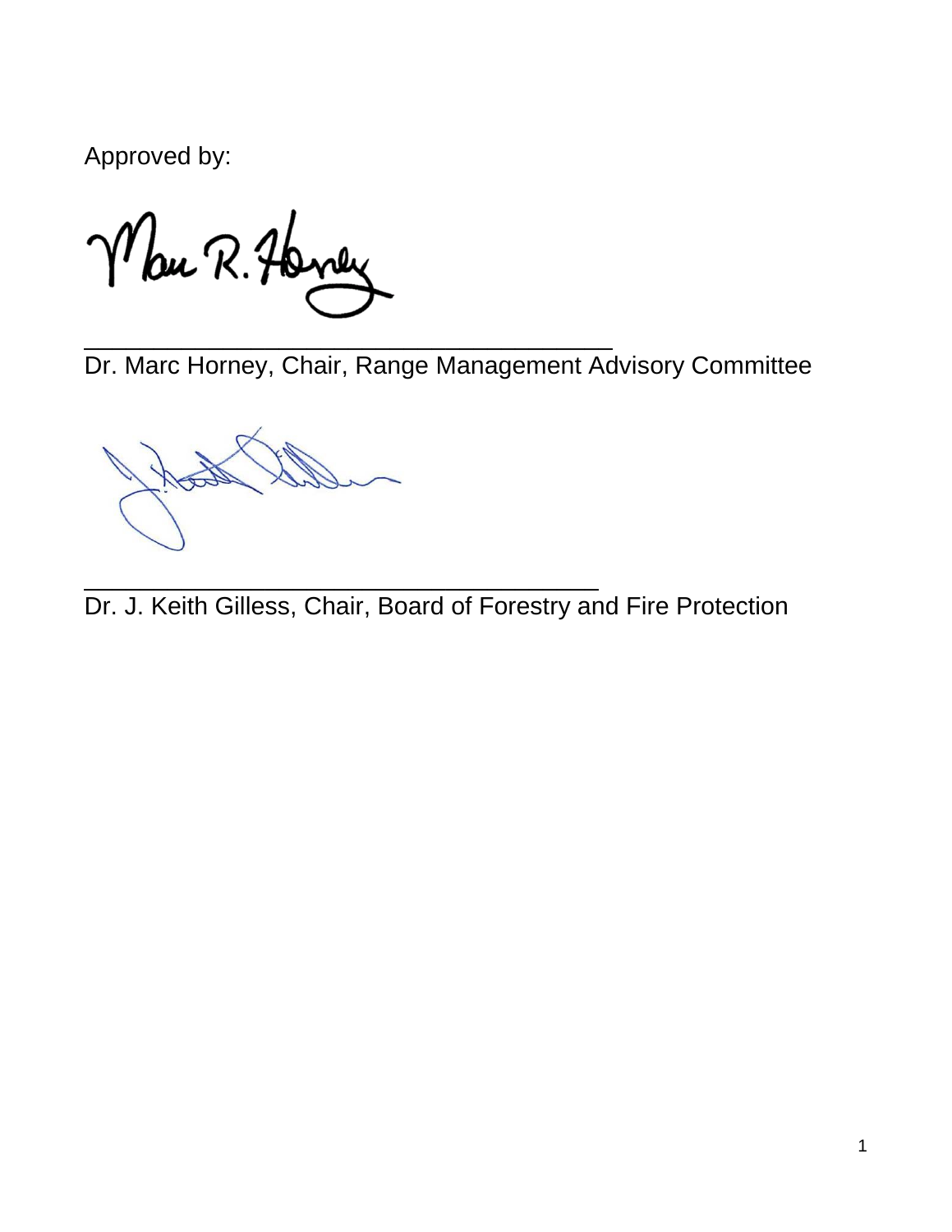### <span id="page-2-0"></span>**EXECUTIVE SUMMARY**

The purpose of RMAC's Strategic Plan is to identify and communicate RMAC's objectives and goals to provide a foundation for future tactical planning and maintain a high level of transparency with the Board of Forestry and Fire Protection, RMAC's appointing body, and the public. In addition to laying out RMAC's objectives, the Strategic Plan documents RMAC's administration, procedures, funding, and membership. RMAC will review and update the Strategic Plan every five years and present it to the Board for approval.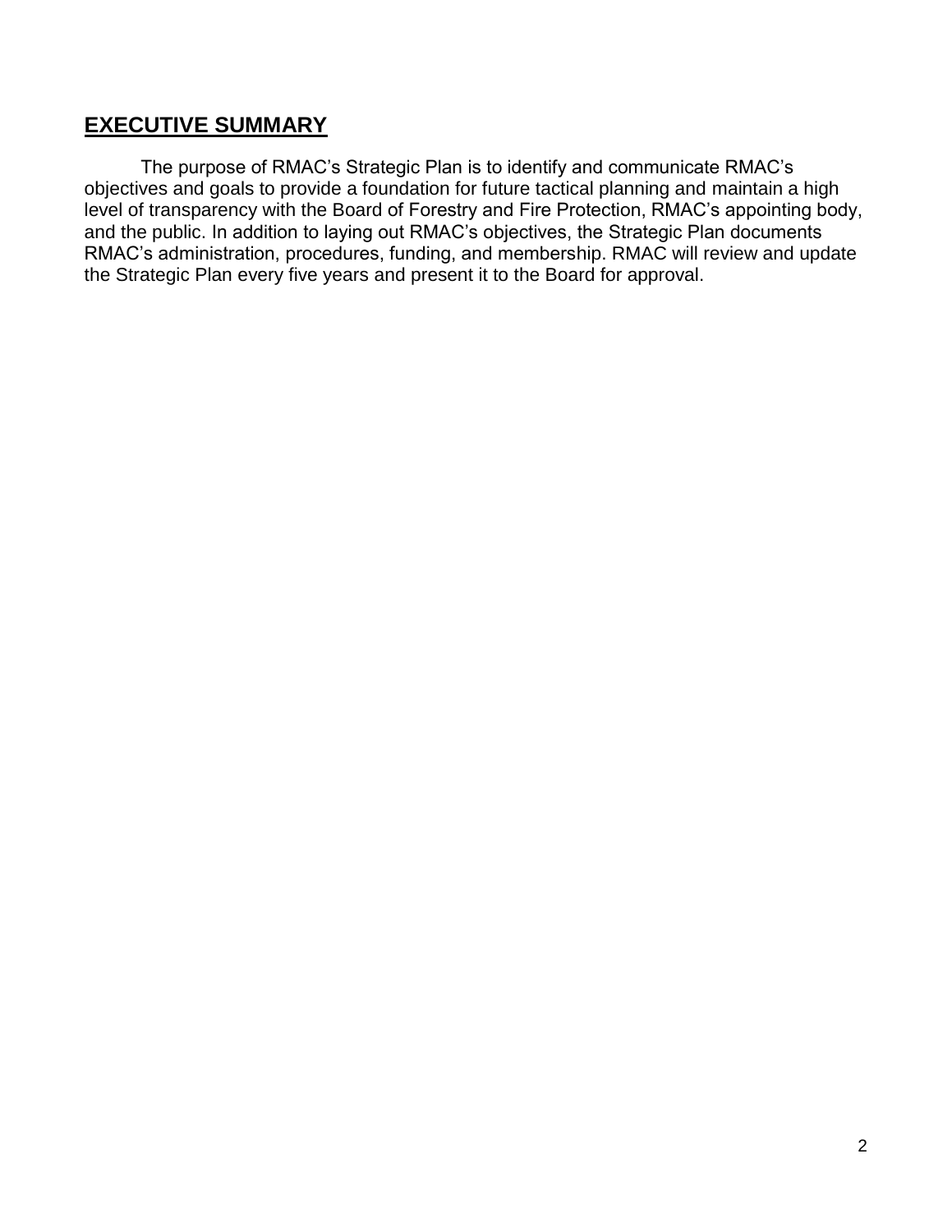# **Table of Contents**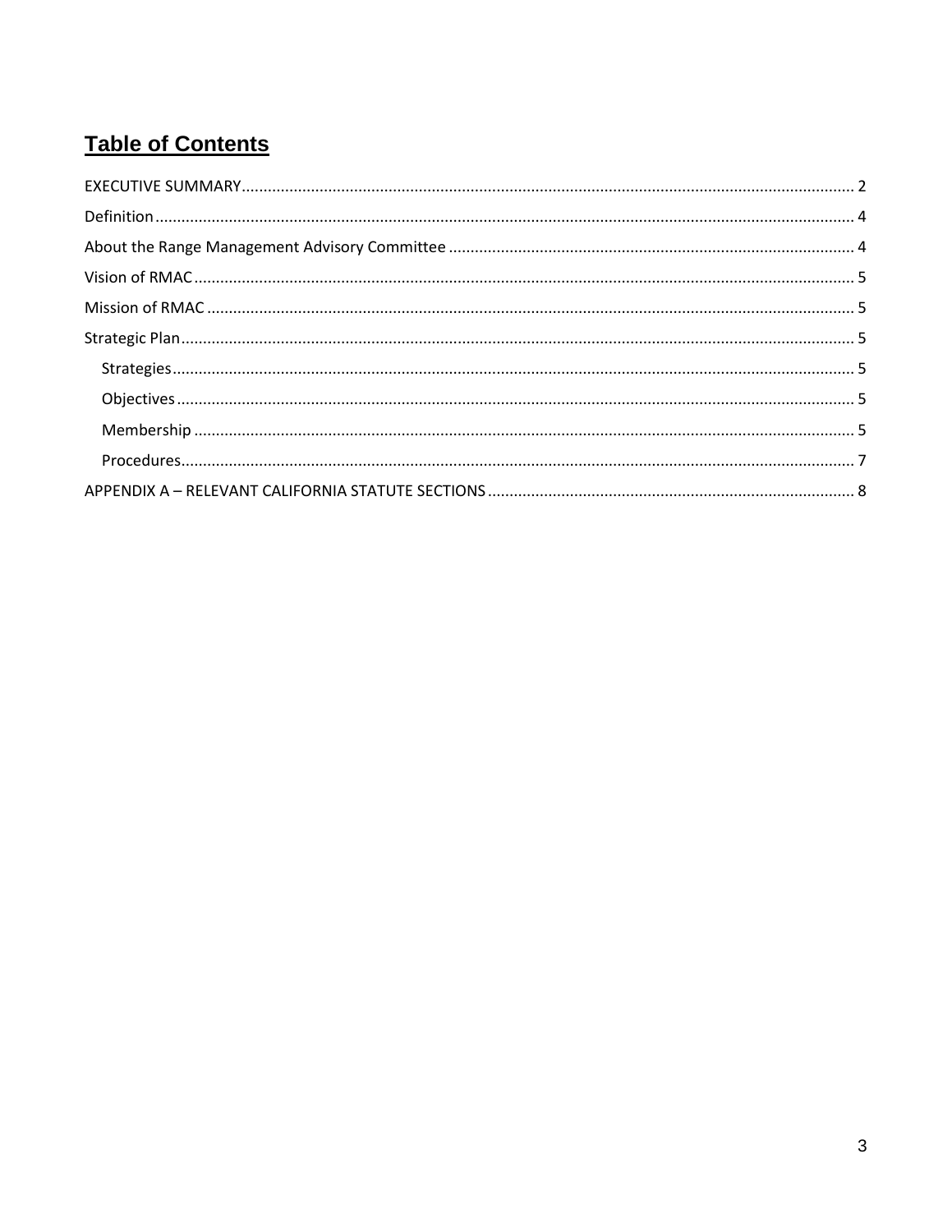## <span id="page-4-0"></span>**Definition**

-

A **Rangeland** is land on which the existing vegetation, whether growing naturally or through management, is suitable for grazing and browsing. **Rangeland** includes any natural grasslands, savannas, shrublands, deserts, woodlands, and wetlands, which support a vegetative cover of native grasses, grass-like plants, forbs, shrubs or naturalized species. **Rangeland** is land dominated by vegetation other than trees. Many woodlands (including Eastside ponderosa pine, pinyon, juniper, chaparral, and oak) are included in **rangelands** because their response to range management principles and activities are similar to those of other shrubby ecosystems (14 CCR § 1561.1).

California's rangelands support a variety of native plant and wildlife species, provide clean water, productive soil, carbon sequestration, open space, and help support rural economies. These ecosystem services are essential for maintaining habitat and wildlife in California, and healthy, managed rangelands are essential for preventing large fires and protecting communities.

There are over 57 million acres of grasslands, savannas, shrublands, deserts, wetlands, and woodlands that have sufficient vegetation cover as to be considered rangelands in California. There are also 32 million acres of forestland, some of which may be appropriate for grazing activities for a variety of goals related to fire and ecology (FRAP, 2017).<sup>1</sup> California's rangelands are currently threatened by several human and environmental impacts. Some of those threats include conversion and land use changes, invasive species, and climate change and wildfire impacts. Other issues include the long-term financial viability of maintaining grazing on rangelands and data gaps that create challenges for policy development.

### <span id="page-4-1"></span>**About the Range Management Advisory Committee**

In 1945 the Board of Forestry and Fire Protection (Board) requested the appointment of the Range Improvement Advisory Committee (RIAC) which was established in 1946 to advise the Board of Forestry and Fire Protection on rangeland matters. In 1967 the RIAC was reconstructed and chartered with 11 voting members and nine non-voting technical consultants. The RIAC slipped into a period of dormancy and was reactivated and rechartered as the Range Management Advisory Committee (RMAC) in 1975. Legislation was introduced in 1984 to make RMAC a statutory advisory body of the Board of Forestry and Fire Protection and the California Natural Resources Agency. Additional legislation in1996 expanded the advisory role to include the California Environmental Protection Agency and the California Department of Food and Agriculture.

The Range Management Advisory Committee (RMAC) is authorized by Section 741 of the Public Resources Code of the State of California to provide a source of counsel for the Board of Forestry and Fire Protection (Board) concerning the rangelands of California. The Secretary of the Resources Agency, the Secretary of the Environmental Protection Agency, and the Secretary for Food and Agriculture (Secretaries) are required to notify, and encouraged to consult with, RMAC on rangeland issues. RMAC members serve without compensation.

<sup>1</sup> (FRAP), C. D. of F. and F. P. F. and R. A. P. (2017). *Forests and Rangelands 2017 Assessment*. Retrieved from https://frap.fire.ca.gov/media/3180/assessment2017.pdf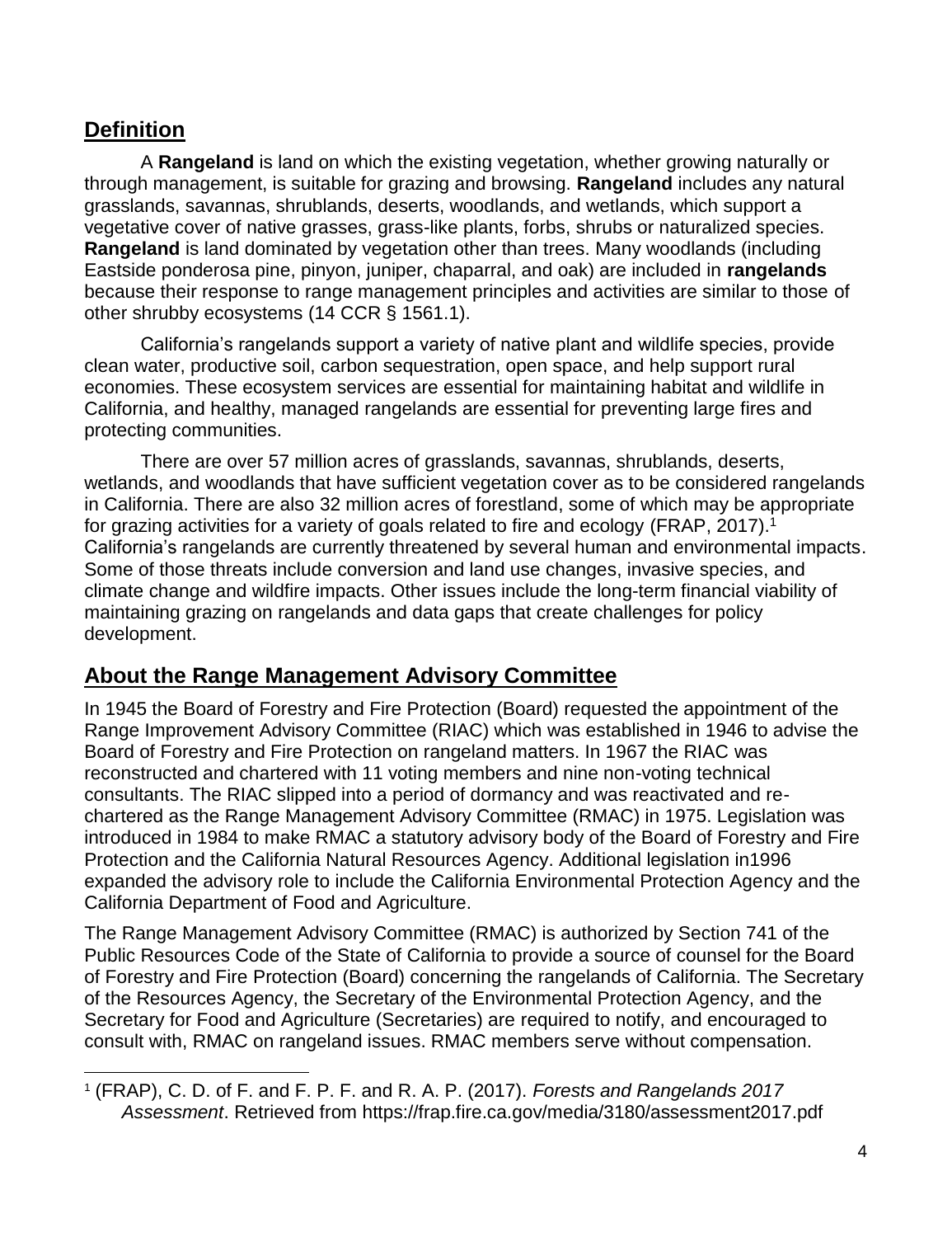# <span id="page-5-0"></span>**Vision of RMAC**

The vision of RMAC is a resilient rangeland landscape in California that provides a diversity of ecosystem services to support the state's ecological and human health.

## <span id="page-5-1"></span>**Mission of RMAC**

The mission of RMAC is to consider issues related to California's rangeland resources, provide recommendations on addressing them, facilitate strong relationships with local, state and federal agencies and develop solutions that are based on environmental, social, and economic information that is current, data-driven, and considers diverse perspectives.

#### <span id="page-5-2"></span>**Strategic Plan**

#### <span id="page-5-3"></span>*Strategies*

In pursuit of the mission enumerated above, RMAC will employ the following strategies:

- A) RMAC shall obtain and present cross sections of informed public opinion with respect to the rangeland resources of the State for guidance in formulating policy and programs.
- B) RMAC shall consult as needed with technical experts.
- C) RMAC shall encourage public participation at its meetings.
- D) RMAC shall solicit priorities from the Board and the Agencies annually, no later than October 15, for incorporation into each year's projects and priorities. Priorities will relate to programs under the purview of, or under consideration by, the Board and the Agencies and their relationship to rangelands and rangeland resources.
- E) RMAC shall establish its annual priorities at the first meeting of each calendar year to be approved by the Board at their next meeting.

#### <span id="page-5-4"></span>*Objectives*

.

- 1. Consider matters related to California's rangeland and forested rangeland resources that are under consideration by the Secretaries, the Board, or Federal agencies (as appropriate given the Board's role in representing State interests in Federal timberlands), offer advice and consultation, and recommend appropriate policy measures or administrative actions;
- 2. Share information and educational opportunities to Certified Range Managers and government agency rangeland and forestry staff to grow professional knowledge in this field;
- 3. Consult on the development and implementation of the Noxious Weeds Program through the California Department of Food and Agriculture (FAC 7271 and 7273);
- 4. Monitor for issues in rangeland science and management and convene groups of relevant professionals to address these issues

To facilitate the successful deployment of these strategies and objectives, RMAC shall utilize the following membership and meeting procedures:

#### <span id="page-5-5"></span>*Membership*

Consistent with Public Resources Code §741, RMAC shall consist of eleven (11) voting members. The term of office shall be for four years with the terms staggered.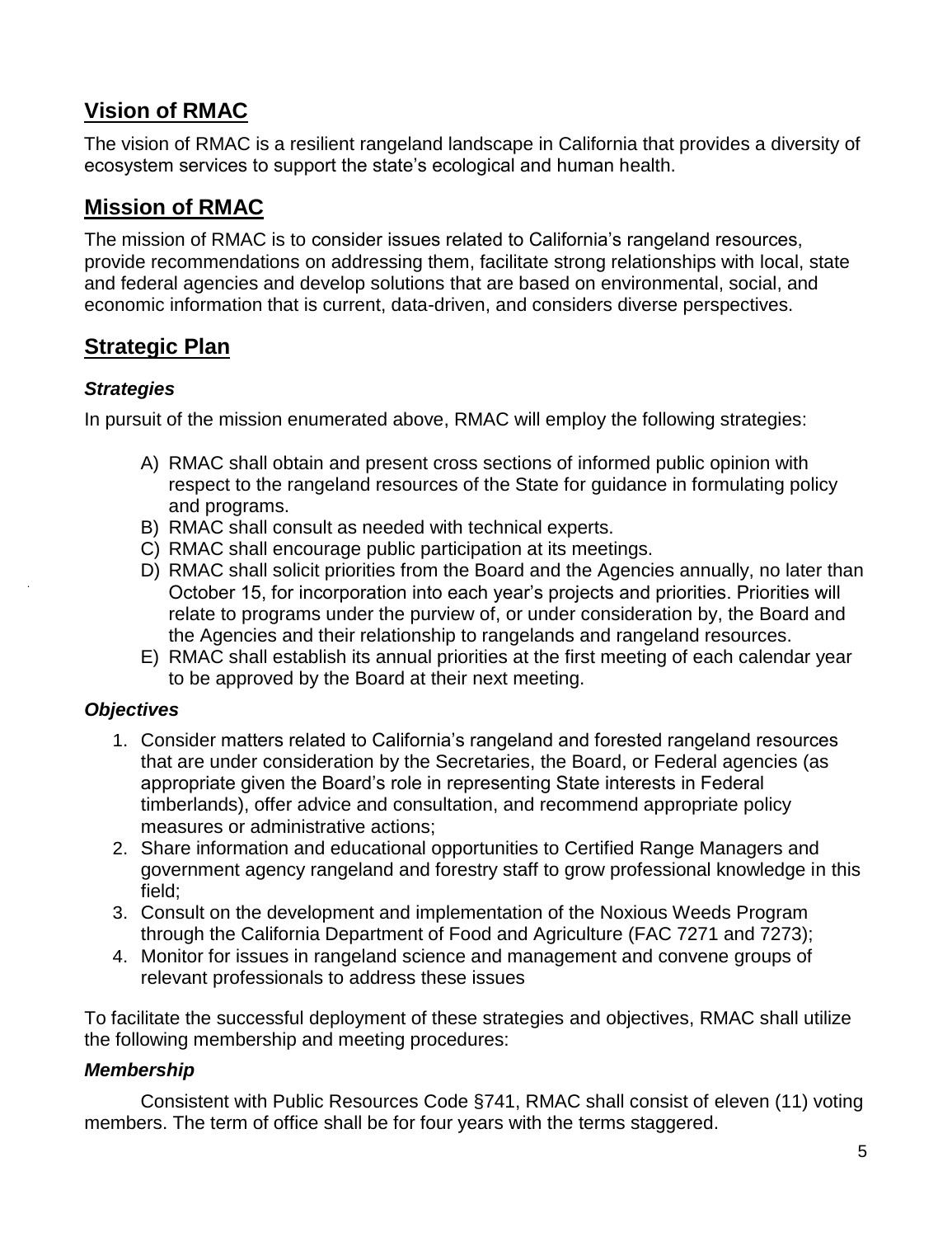#### **Conflicts of Interest:**

As an advisory committee under the oversight of the Board, members of RMAC may be perceived as quasi-public officials even though the committee lacks decision-making authority. As such, it is important that the members be aware of and avoid potential conflicts of interest, and even the possible perception of a conflict of interest. Generally, members must avoid participating in or influencing any decision in which they have a direct or indirect financial interest or other personal interest. The California conflict of interest rules that may apply to a particular member, or in a particular situation, can be very complex. If any questions or concerns arise regarding a potential conflict of interest, RMAC members should seek guidance from the Board's legal counsel.

#### **Voting Members:**

- 1. Three (3) members shall be nominated and appointed from the public. They should have an interest and background in the management and conservation of range resources or special knowledge in the protection of rangeland soils and watersheds.
- 2. One (1) member from the California Resource Conservation Districts.
- 3. The remaining seven (7) members shall be nominated from organizations representing rangeland owners.

#### **Ex-Officio Member:**

A Board member shall be appointed by the Chairman of the Board to serve as an ex-officio member of RMAC. The Board member shall have no vote in Committee actions except in the case of a tie.

#### **Officers:**

RMAC shall annually elect from its voting membership a Chairperson and vice Chairperson.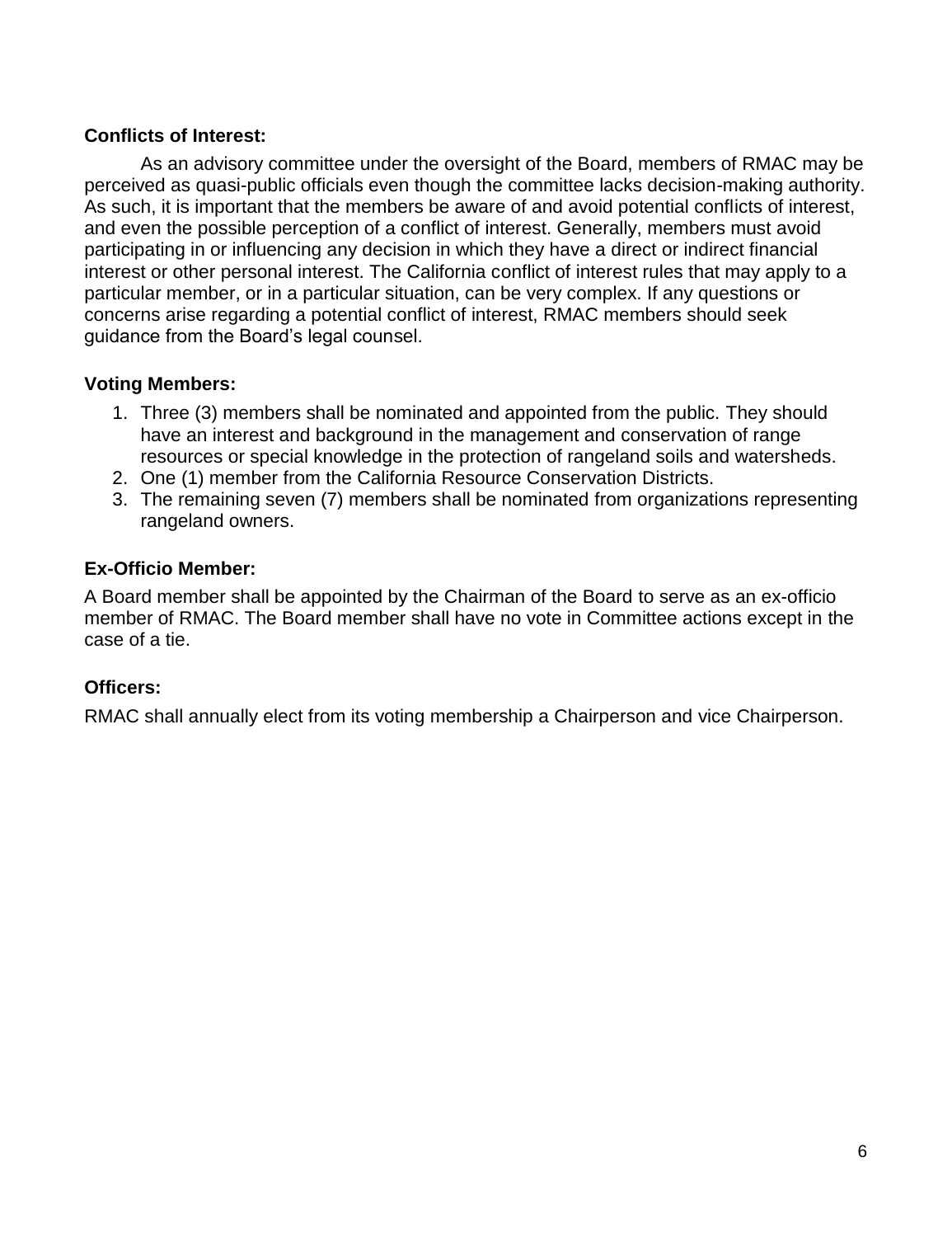#### <span id="page-7-0"></span>*Procedures*

#### **Quorum**

A quorum shall consist of a minimum of six (6) voting members.

#### **Meetings**

-

RMAC shall meet a minimum of four times annually. Additional meetings may be held as needed. Meetings shall be called at the request of the Chairperson, or in their absence, by the vice Chairperson. The meetings of RMAC shall be duly noticed and open to the public in compliance with the Bagley-Keene Open Meeting Act.<sup>2</sup>

#### **Subcommittees**

The Chairperson may appoint subcommittees to facilitate the duties of RMAC, as needed. Membership may be drawn from RMAC, technical consultants, and others as necessary. These subcommittees operate under the requirements of the Bagley-Keene Open Meeting Act.

#### **Reports and Recommendations**

RMAC shall report its findings and recommendations to the Board and/or Secretaries as soon as possible after each meeting. Recommendations by RMAC for action by the Board or the Secretaries shall be on matters within the purview of the Board or the Secretaries, respectively, and shall clearly indicate what action, if any, is requested.

<sup>&</sup>lt;sup>2</sup> See the Office of the Attorney General:<https://oag.ca.gov/open-meetings> and "The Handy Guide To Bagley-Keene Open Meeting Act" pdf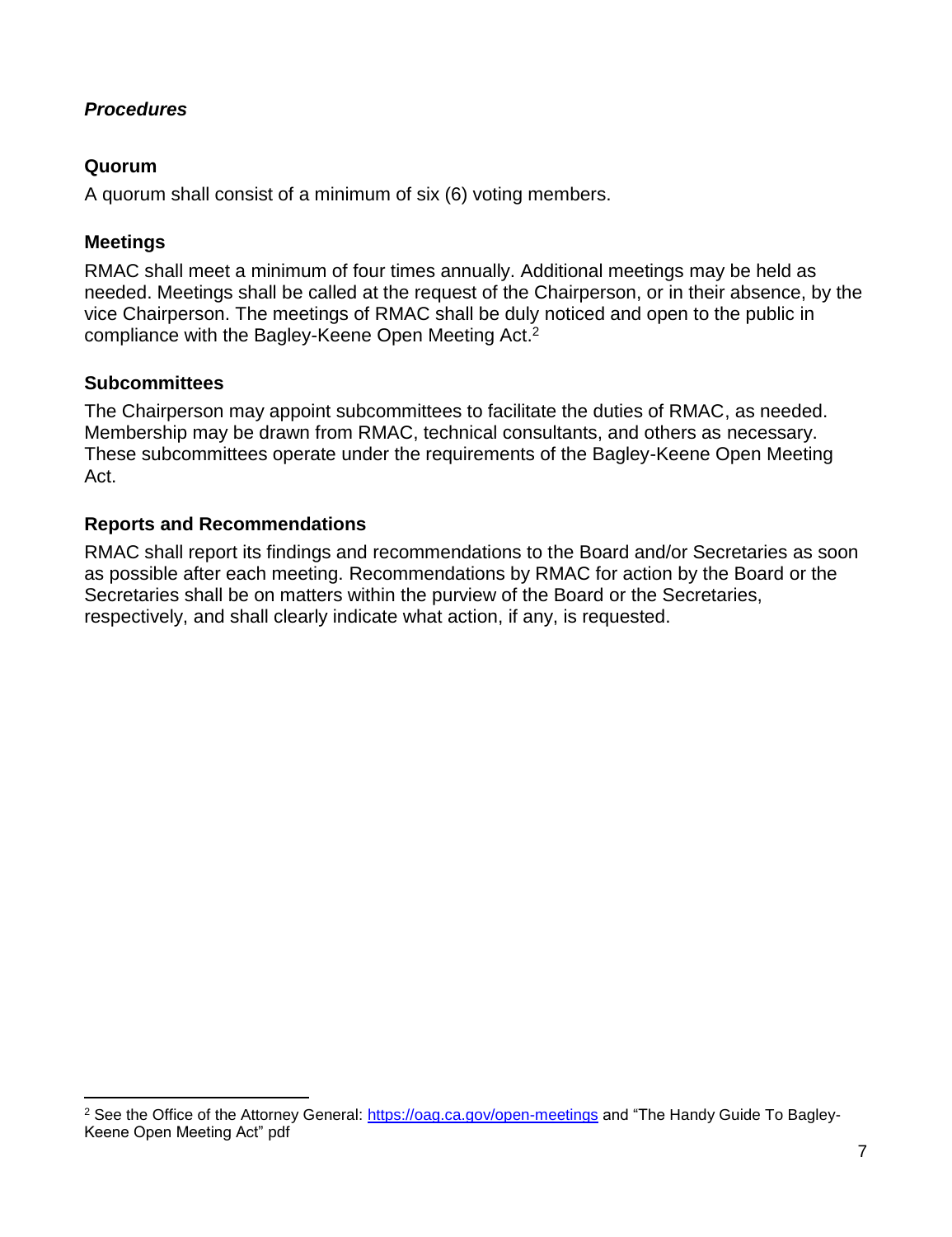# <span id="page-8-0"></span>**APPENDIX A – RELEVANT CALIFORNIA STATUTE SECTIONS**

#### **PRC 741**

(a) The board shall appoint a Range Management Advisory Committee and shall consult with the advisory committee on rangeland resource issues under consideration by the board. (b) The advisory committee shall consist of 11 members, who shall be selected as follows:

(1) Three members of the general public, who have an interest and background in the conservation of range resources or special knowledge in the protection of range and brushland soils and watersheds.

(2) One member nominated by the California Association of Resource Conservation Districts.

(3) Seven members nominated by organizations representing owners of range and brushlands.

(c) Members of the advisory committee shall serve without compensation.

(d) The Secretary of the Natural Resources Agency, the Secretary for Environmental Protection, and the Secretary of Food and Agriculture shall notify the advisory committee of, and are encouraged to consult with the advisory committee on, rangeland resource issues that are under consideration by the Natural Resources Agency, the California Environmental Protection Agency, and the Department of Food and Agriculture, respectively.

#### **FAC 7271**

(a) The Legislature designates the department as the lead department in noxious weed management and the department is responsible for the implementation of this article in cooperation with the Secretary of the Natural Resources Agency.

(b) There is hereby created in the Department of Food and Agriculture Fund the Noxious Weed Management Account.

(c) Moneys appropriated for expenditure by the secretary for the purposes of this article may be spent without regard to fiscal year and shall be allocated as follows:

(1) Sixty percent of the moneys in the account shall be made available to eligible weed management areas or county agricultural commissioners for the control and abatement of noxious and invasive weeds according to an approved integrated weed management plan. These control moneys shall be made available through a grant program administered by the department. Proposals shall be evaluated based on the strategic importance for local and regional eradication of high priority noxious and invasive weeds.

(2)

(A) Twenty percent shall be made available toward research on the biology, ecology, or management of noxious and invasive weeds; the mapping, risk assessment, and prioritization of weeds; the prevention of weed introduction and spread; and education and outreach activities. These moneys shall be made available to qualified applicants through a grant program administered by the department. Proposals shall be evaluated in consultation with the Range Management Advisory Committee, established pursuant to Section 741 of the Public Resources Code, with an emphasis placed on funding of needs-based, applied, and practical research.

(B) For purposes of this paragraph, a qualified applicant includes nonprofits,